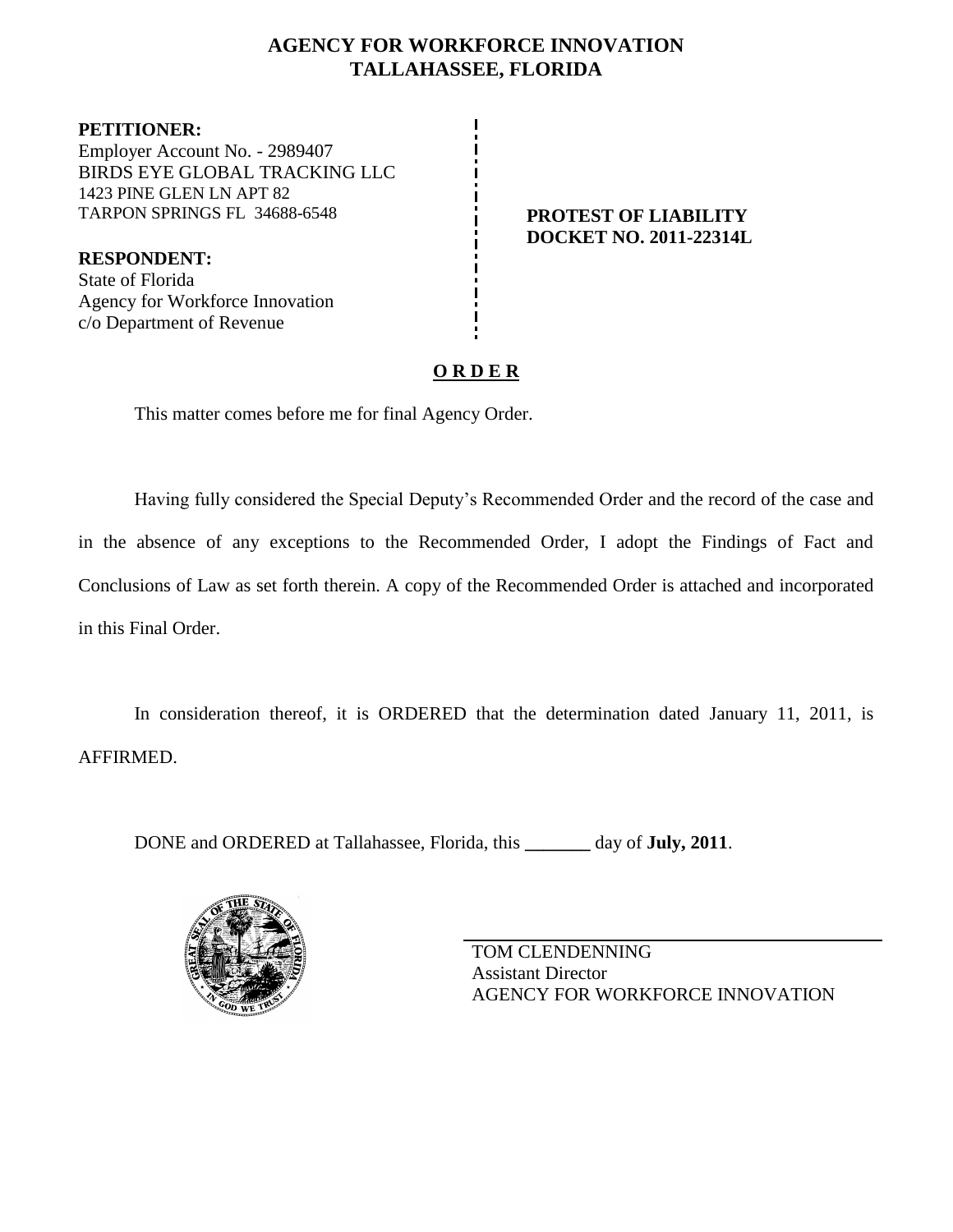### **AGENCY FOR WORKFORCE INNOVATION Unemployment Compensation Appeals**

MSC 345 CALDWELL BUILDING 107 EAST MADISON STREET TALLAHASSEE FL 32399-4143

#### **PETITIONER:**

Employer Account No. - 2989407 BIRDS EYE GLOBAL TRACKING LLC ATTN: PETER BITZAS 1423 PINE GLEN LN APT 82 TARPON SPRINGS FL 34688-6548

#### **PROTEST OF LIABILITY DOCKET NO. 2011-22314L**

**RESPONDENT:** State of Florida Agency for Workforce Innovation c/o Department of Revenue

# **RECOMMENDED ORDER OF SPECIAL DEPUTY**

TO: Assistant Director Agency for Workforce Innovation

This matter comes before the undersigned Special Deputy pursuant to the Petitioner's protest of the Respondent's determination dated January 11, 2011.

After due notice to the parties, a telephone hearing was held on June 1, 2011. The Petitioner, represented by the Petitioner's president, appeared and testified. The Petitioner's CEO and the Petitioner's Office Manager also testified as witnesses. The Respondent, represented by a Department of Revenue Tax Auditor II, appeared and testified. The Joined Party appeared and testified.

The record of the case, including the recording of the hearing and any exhibits submitted in evidence, is herewith transmitted. Proposed Findings of Fact and Conclusions of Law were not received.

#### **Issue:**

Whether services performed for the Petitioner by the Joined Party working as a sales representative constitute insured employment, and if so, the effective date of liability, pursuant to Section 443.036(19), 443.036(21); 443.1216, Florida Statutes.

#### **Findings of Fact:**

- 1. The Petitioner is a limited liability company which sells GPS tracking devices to businesses and other organizations.
- 2. The Joined Party, who has a background in sales, responded to a help wanted advertisement placed by the Petitioner. The Petitioner interviewed the Joined Party and offered a sales position to the Joined Party. The Petitioner informed the Joined Party that the job consisted of cold calling sales prospects by telephone and that the Joined Party would be paid a commission on his sales. The Petitioner informed the Joined Party that he would be classified as an independent contractor,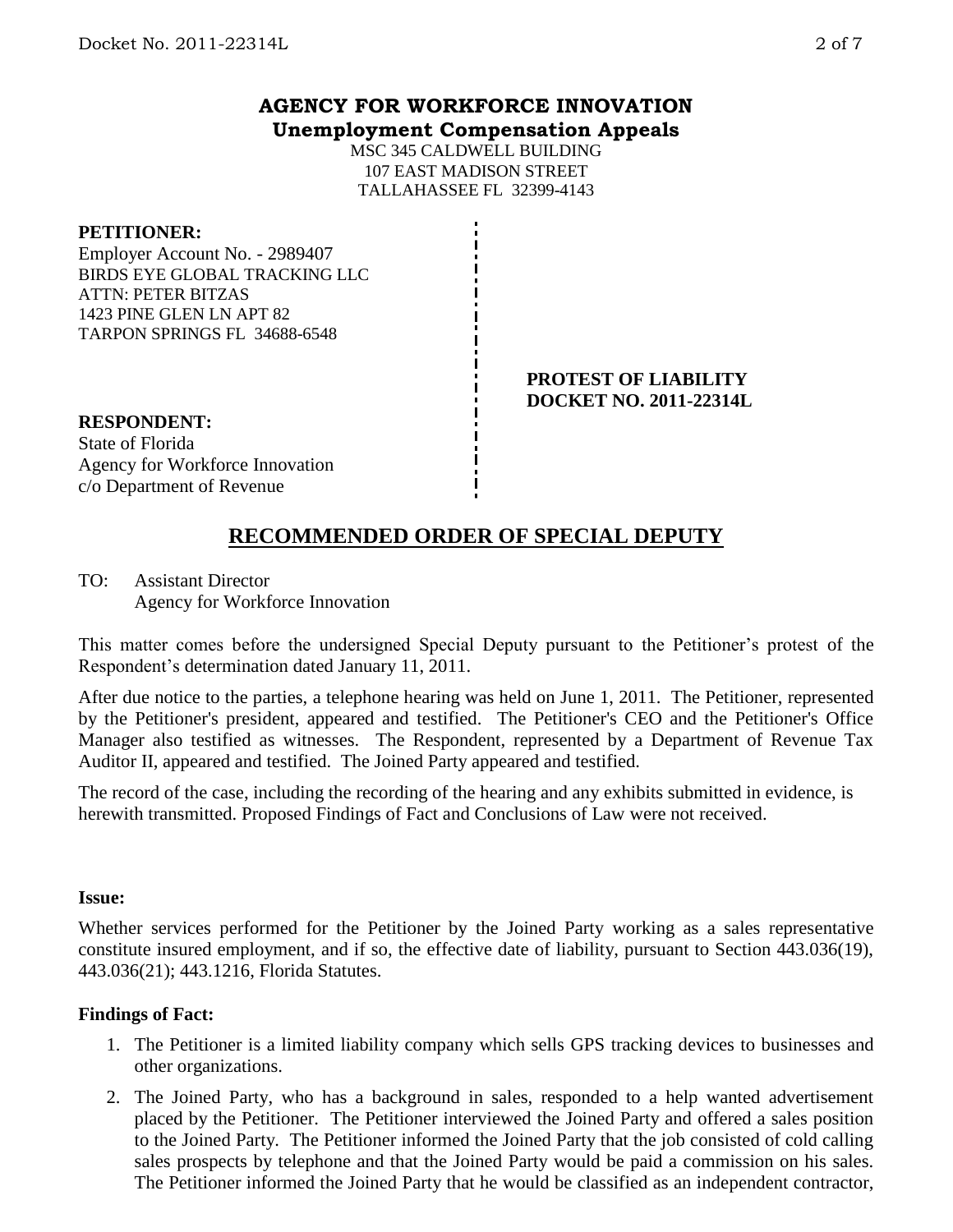that the Petitioner would hire other independent contractors to work under the Joined Party, and that if it worked out the Petitioner would employ the Joined Party as Sales Manager.

- 3. On June 1, 2010, the Petitioner presented the Joined Party with an *Independent Contractor Agreement* for the Joined Party's signature. The Joined Party accepted the offer of work and signed the Agreement without fully reading the Agreement.
- 4. The *Independent Contractor Agreement* states that the Joined Party is an independent contractor and not an employee, agent, partner, or joint venturer of the Petitioner. The Agreement requires the Joined Party to adhere to all applicable laws, rules, and regulations promulgated by any governmental agency or regulatory body, to adhere to all ethical standards applicable to sales agents, and to perform in a manner consistent with generally accepted procedures for sales agents. The Agreement states that the Joined Party is solely responsible for withholding income taxes or other taxes from the Joined Party's pay and that the Petitioner is not responsible for providing any fringe benefits such as health insurance, retirement benefits or paid vacations.
- 5. The *Independent Contractor Agreement* states that the Joined Party will perform services primarily at the Joined Party's office but will, upon request of the Petitioner, provide the services from the Petitioner's office or from such other place as designated by the Petitioner. The Agreement provides that the Joined Party's daily schedule and hours, on a given day, shall generally be subject to the Joined Party's discretion. Unless otherwise agreed to by the Petitioner the Joined Party shall be responsible for procuring, paying for, and maintaining any outside computer equipment, software, paper, tools, or supplies necessary to perform the work.
- 6. The *Independent Contractor Agreement* prohibits the Joined Party from conducting any type of advertising without the Petitioner's prior approval. The Agreement prohibits the Joined Party from doing any "cold calling" of any form without the prior written approval of the Petitioner. All call lists must have the Petitioner's written approval.
- 7. The *Independent Contractor Agreement* provides that the Joined Party may not make any assignment of the Agreement or any interest in the Agreement without the prior consent of the Petitioner. The Petitioner, however, may assign its rights and obligations under the Agreement without the consent of the Joined Party. The Agreement provides that either party may terminate the Agreement at any time, with or without cause, without prior notice. During the term of the Agreement and for a period of twelve months following termination the Agreement prohibits the Joined Party from working or providing services, whether as an employee or independent contractor, whether with or without compensation, to any person engaged in any business that is competitive with the Petitioner's business or the business of any of the Petitioner's affiliates. The Agreement prohibits the Joined Party from being engaged, either directly or indirectly, in any manner, including without limitation, as a principal, partner, sole practitioner, consultant, joint venturer, member, agent, or employee of any business, entity or other activity which provides, renders or performs any services competitive with any business conducted by the Petitioner at any time during the term of the Agreement.
- 8. The *Independent Contractor Agreement* provides that the Petitioner has the sole and exclusive right to make use of, and to permit others to make use of, the Joined Party's name, pictures, photographs, and other likeness and voice in connection with the advertising, publicity, and exploitation of any products and services, or in connection to the implementation of any of the Petitioner's services. The Agreement provides that the Petitioner's right continues in perpetuity as a non-exclusive and non-compensable right after termination, for any reason whatsoever. The Agreement states that at no event, however, shall the Joined Party, directly or indirectly, be represented as endorsing any product or commodity without the Petitioner's written and expressed consent.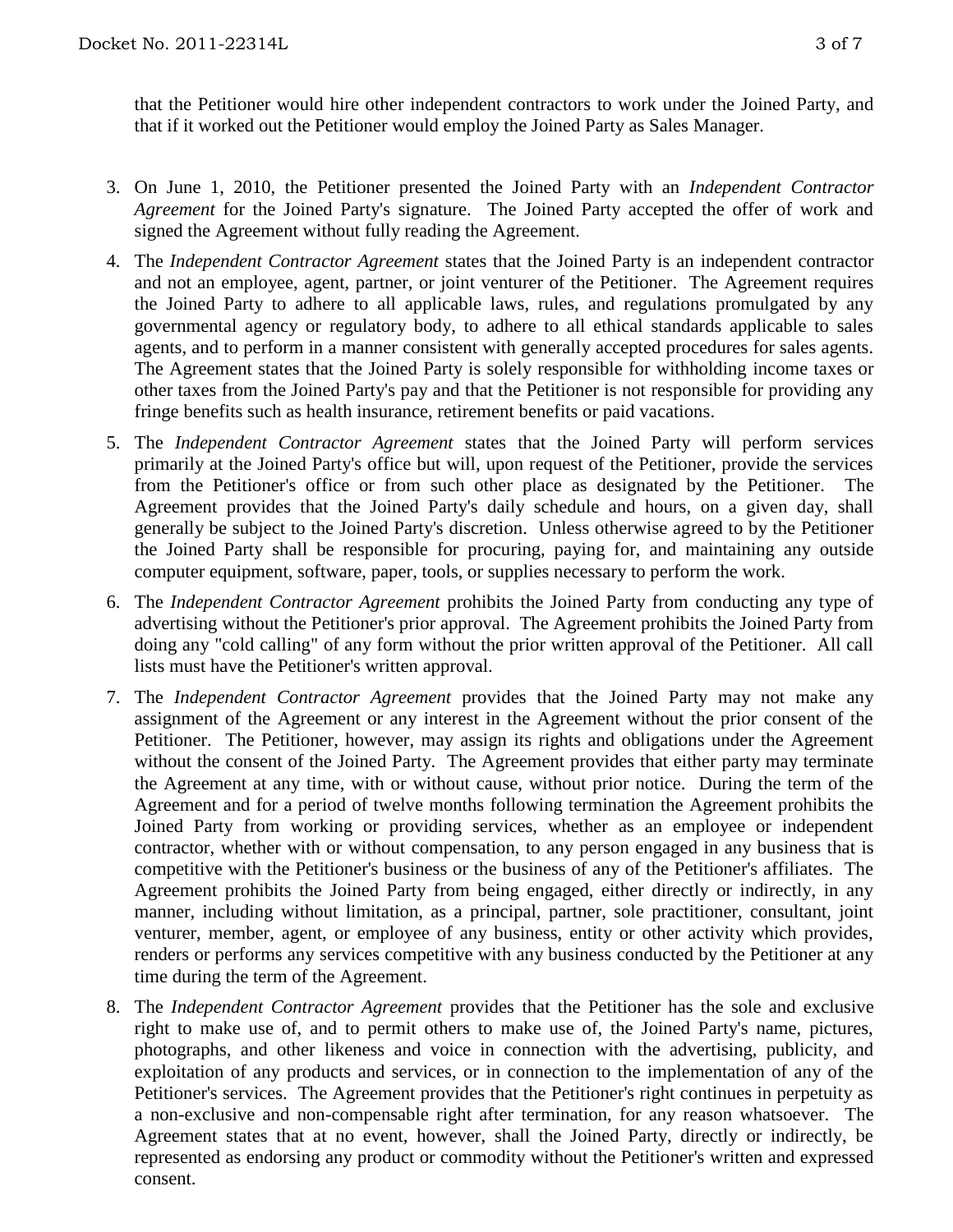- 9. The *Independent Contractor Agreement* sets forth the commission structure based on the sales of the Joined Party and the sales of the total sales team. The commission schedule provides for a commission on each sale and residual income if four or more units are sold in a month, The commission rate for sales of one to ten units is 30%, eleven to twenty units is 40%, and twentyone and up is 50%. Based on the sales of the total sales team the Joined Party could earn a bonus. The Agreement provides that the Petitioner will pay the Joined Party on the fifteenth and the thirtieth of each month for any commissions earned.
- 10. During the first four or five weeks of the relationship the Joined Party worked exclusively from the Petitioner's office. The Petitioner provided the workspace, a desk, computer, telephone, and any supplies. The Petitioner provided the Joined Party with business cards. The Joined Party did not have any expenses in connection with the work other than the expense of commuting to and from the Petitioner's office.
- 11. The first four or five weeks were considered by the Petitioner to be a training period. The Petitioner trained the Joined Party concerning the Petitioner's products, how to use the Petitioner's software, what to say to sales prospects, and how to sell the Petitioner's products. The Petitioner told the Joined Party what he could and what he could not do. The Petitioner provided the Joined Party with a database containing the sales leads for the Joined Party to contact.
- 12. The Joined Party's residence was located a considerable distance from the Petitioner's office. The Joined Party did not receive any commissions from the Petitioner during June. After working for the Petitioner for four or five weeks the Joined Party requested permission to work from his home because of the cost of commuting. The request was granted by the Petitioner. When the Joined Party worked from home he used his own telephone and computer. The Petitioner provided the Joined Party with the computer software and the sales lead database. The Joined Party did not have any work expenses when he worked from home.
- 13. As specified by the Petitioner at the time of hire the Joined Party hired and supervised other individuals to be part of the sales team. Those individuals were classified by the Petitioner as independent contractors. Those individuals were not paid by the Joined Party for the work which they performed. If members of the sales team made sales the Petitioner paid the commissions to those members of the team.
- 14. The Petitioner did not withhold any payroll taxes from the Joined Party's earnings. The Petitioner did not provide any fringe benefits to the Joined Party such as health insurance or paid time off from work. Following the end of 2010 the Petitioner reported the Joined Party's earnings to the Internal Revenue Service on Form 1099-MISC as nonemployee compensation.
- 15. The Joined Party and the sales team did not work out as well as anticipated by the Petitioner and the Joined Party was not offered employment as sales manager. The commissions earned by the Joined Party were not sufficient to meet the Joined Party's needs. On or about September 20, 2010, the Joined Party discontinued the relationship, without notice, to seek other employment.

#### **Conclusions of Law:**

16. The issue in this case, whether services performed for the Petitioner by the Joined Party as a sales representative constitute employment subject to the Florida Unemployment Compensation Law, is governed by Chapter 443, Florida Statutes. Section 443.1216(1)(a)2., Florida Statutes, provides that employment subject to the chapter includes service performed by individuals under the usual common law rules applicable in determining an employer-employee relationship.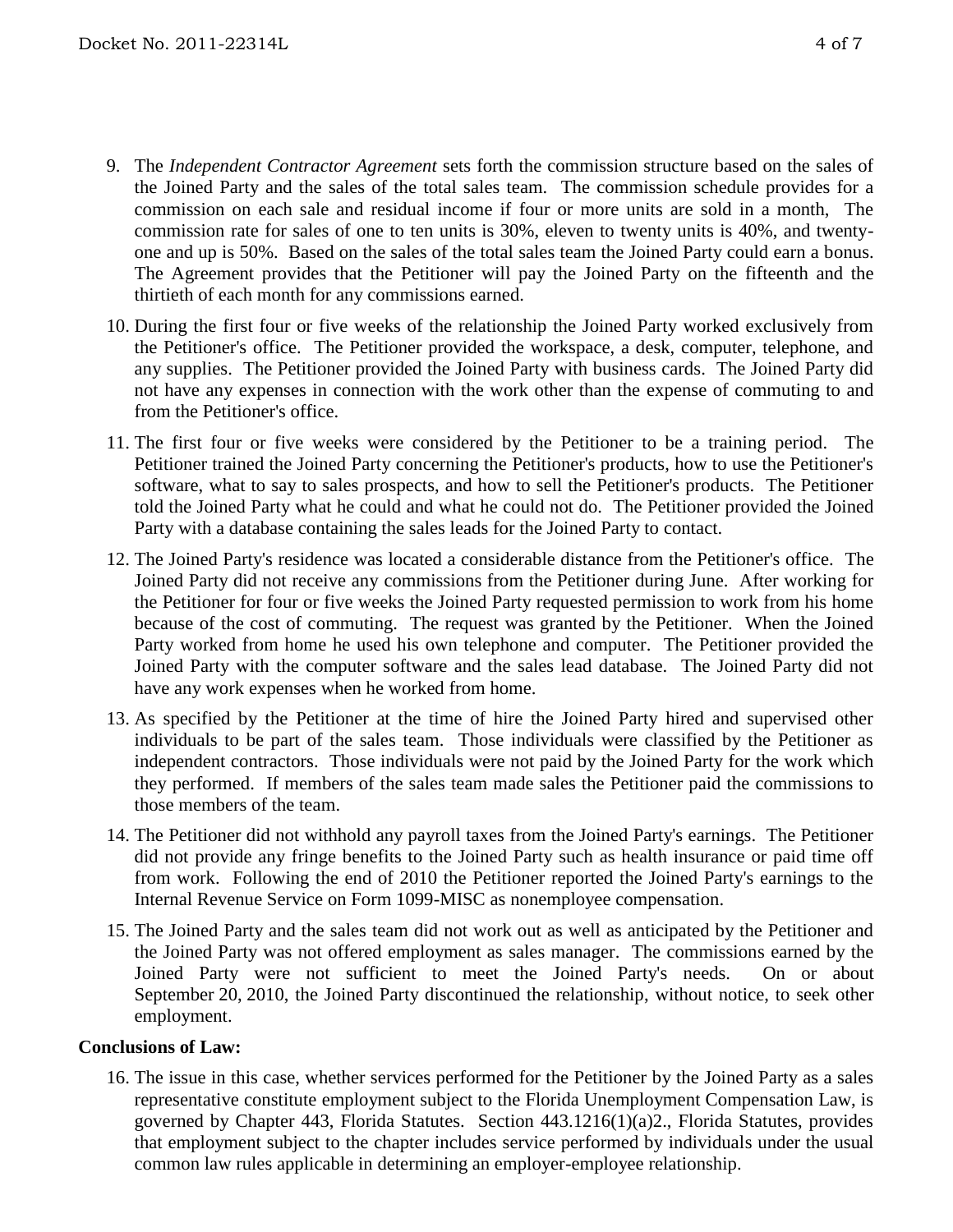- 17. The Supreme Court of the United States held that the term "usual common law rules" is to be used in a generic sense to mean the "standards developed by the courts through the years of adjudication." United States v. W.M. Webb, Inc., 397 U.S. 179 (1970).
- 18. The Supreme Court of Florida adopted and approved the tests in 1 Restatement of Law, Agency 2d Section 220 (1958), for use to determine if an employment relationship exists. See Cantor v. Cochran, 184 So.2d 173 (Fla. 1966); Miami Herald Publishing Co. v. Kendall, 88 So.2d 276 (Fla. 1956); Magarian v. Southern Fruit Distributors, 1 So.2d 858 (Fla. 1941); see also Kane Furniture Corp. v. R. Miranda, 506 So.2d 1061 (Fla. 2d DCA 1987).
- 19. Restatement of Law is a publication, prepared under the auspices of the American Law Institute, which explains the meaning of the law with regard to various court rulings. The Restatement sets forth a nonexclusive list of factors that are to be considered when judging whether a relationship is an employment relationship or an independent contractor relationship.
- 20. 1 Restatement of Law, Agency 2d Section 220 (1958) provides:
	- (1) A servant is a person employed to perform services for another and who, in the performance of the services, is subject to the other's control or right of control.
	- (2) The following matters of fact, among others, are to be considered:
		- (a) the extent of control which, by the agreement, the business may exercise over the details of the work;
		- (b) whether or not the one employed is engaged in a distinct occupation or business;
		- (c) the kind of occupation, with reference to whether, in the locality, the work is usually done under the direction of the employer or by a specialist without supervision;
		- (d) the skill required in the particular occupation;
		- (e) whether the employer or the worker supplies the instrumentalities, tools, and the place of work for the person doing the work;
		- (f) the length of time for which the person is employed;
		- $(g)$  the method of payment, whether by the time or by the job;
		- (h) whether or not the work is a part of the regular business of the employer;
		- (i) whether or not the parties believe they are creating the relation of master and servant;
		- (j) whether the principal is or is not in business.
- 21. Comments in the Restatement explain that the word "servant" does not exclusively connote manual labor, and the word "employee" has largely replaced "servant" in statutes dealing with various aspects of the working relationship between two parties.
- 22. In Department of Health and Rehabilitative Services v. Department of Labor & Employment Security, 472 So.2d 1284 (Fla. 1<sup>st</sup> DCA 1985) the court confirmed that the factors listed in the Restatement are the proper factors to be considered in determining whether an employer-employee relationship exists. However, in citing La Grande v. B&L Services, Inc., 432 So.2d 1364, 1366 (Fla.  $1<sup>st</sup> DCA$  1983), the court acknowledged that the question of whether a person is properly classified an employee or an independent contractor often cannot be answered by reference to "hard and fast" rules, but rather must be addressed on a case-by-case basis.
- 23. The Florida Supreme Court held that in determining the status of a working relationship, the agreement between the parties should be examined if there is one. The agreement should be honored, unless other provisions of the agreement, or the actual practice of the parties, demonstrate that the agreement is not a valid indicator of the status of the working relationship. Keith v. News & Sun Sentinel Co., 667 So.2d 167 (Fla. 1995). In Justice v. Belford Trucking Company, Inc., 272 So.2d 131 (Fla. 1972), a case involving an independent contractor agreement which specified that the worker was not to be considered the employee of the employing unit at any time, under any circumstances, or for any purpose, the Florida Supreme Court commented "while the obvious purpose to be accomplished by this document was to evince an independent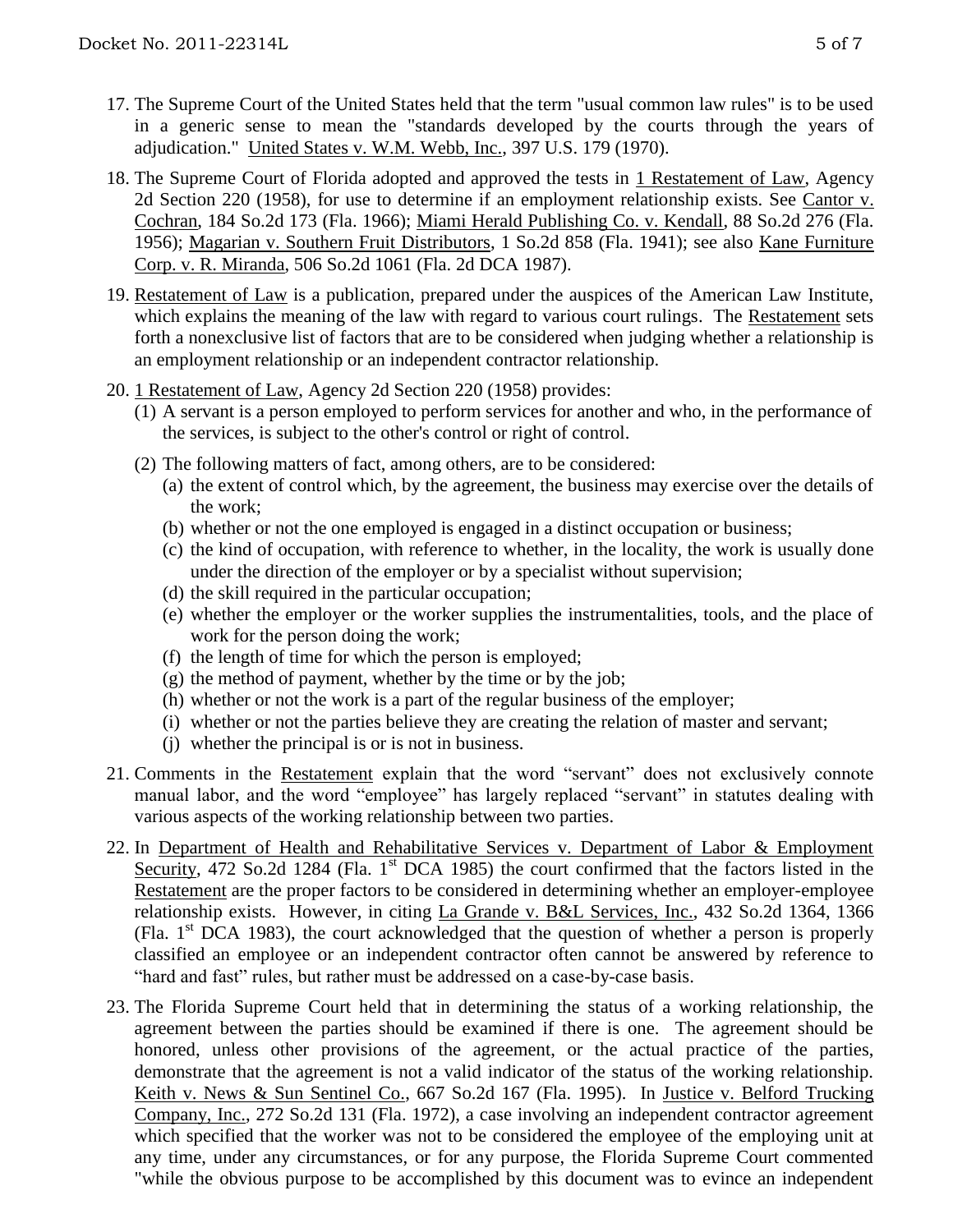contractor status, such status depends not on the statements of the parties but upon all the circumstances of their dealings with each other."

- 24. In the instant case the Agreement provides that the Joined Party is an independent contractor and not an employee of the Petitioner. However, the Agreement provides the Petitioner with the right to control how the work must be performed. The Agreement provides that the Joined Party must obtain prior written consent from the Petitioner to contact any sales prospect lead that was not provided to the Joined Party by the Petitioner. The Joined Party was prohibited from doing any advertising without the Petitioner's prior approval. Although the Agreement anticipates that the Joined Party will perform services from locations other than the Petitioner's office, the Agreement gives the Petitioner the right to require the Joined Party to perform the services from the Petitioner's location.
- 25. The Petitioner's business is the sale of GPS units. The Petitioner engaged the Joined Party to sell GPS units exclusively for the Petitioner. The work performed by the Joined Party was not separate and distinct from the Petitioner's business but was an integral and necessary part of the business. During the initial four or five weeks the Petitioner provided everything that was needed for the Joined Party to perform the work. The Joined Party did not have a financial investment in a business and did not have significant business expenses. The Joined Party did not advertise his services to the general public and was prohibited from performing similar work for others.
- 26. The Petitioner trained the Joined Party how to sell the Petitioner's products. The Petitioner told the Joined Party what to say when talking to sales prospects. Training is a method of control because it specifies how the work must be performed. Although sales work requires some degree of skill it was not shown that any significant skill or special knowledge was required to perform the work. The greater the skill or special knowledge required to perform the work, the more likely the relationship will be found to be one of independent contractor. Florida Gulf Coast Symphony v. Florida Department of Labor & Employment Sec., 386 So.2d 259 (Fla. 2d DCA 1980)
- 27. The Joined Party was not paid by time worked but was paid a commission based on production. Section 443.1217(1), Florida Statutes, provides that the wages subject to the Unemployment Compensation Law include all remuneration for employment including commissions, (emphasis supplied) bonuses, back pay awards, and the cash value of all remuneration in any medium other than cash. The fact that the Petitioner chose not to withhold payroll taxes from the pay does not, standing alone, establish an independent contractor relationship.
- 28. Although the Joined Party only performed services for the Petitioner for a period of four months or less the evidence reveals that the intent of the parties was to develop a relationship of relative permanence and a relationship that would transition into an employment relationship. Either party had the right, without liability for breach of contract, to terminate the relationship at any time, with or without cause and with or without prior notice. In Cantor v. Cochran, 184 So.2d 173 (Fla. 1966), the court in quoting 1 Larson, Workmens' Compensation Law, Section 44.35 stated: "The power to fire is the power to control. The absolute right to terminate the relationship without liability is not consistent with the concept of independent contractor, under which the contractor should have the legal right to complete the project contracted for and to treat any attempt to prevent completion as a breach of contract."
- 29. The "extent of control" referred to in Restatement Section  $220(2)(a)$ , has been recognized as the most important factor in determining whether a person is an independent contractor or an employee. Employees and independent contractors are both subject to some control by the person